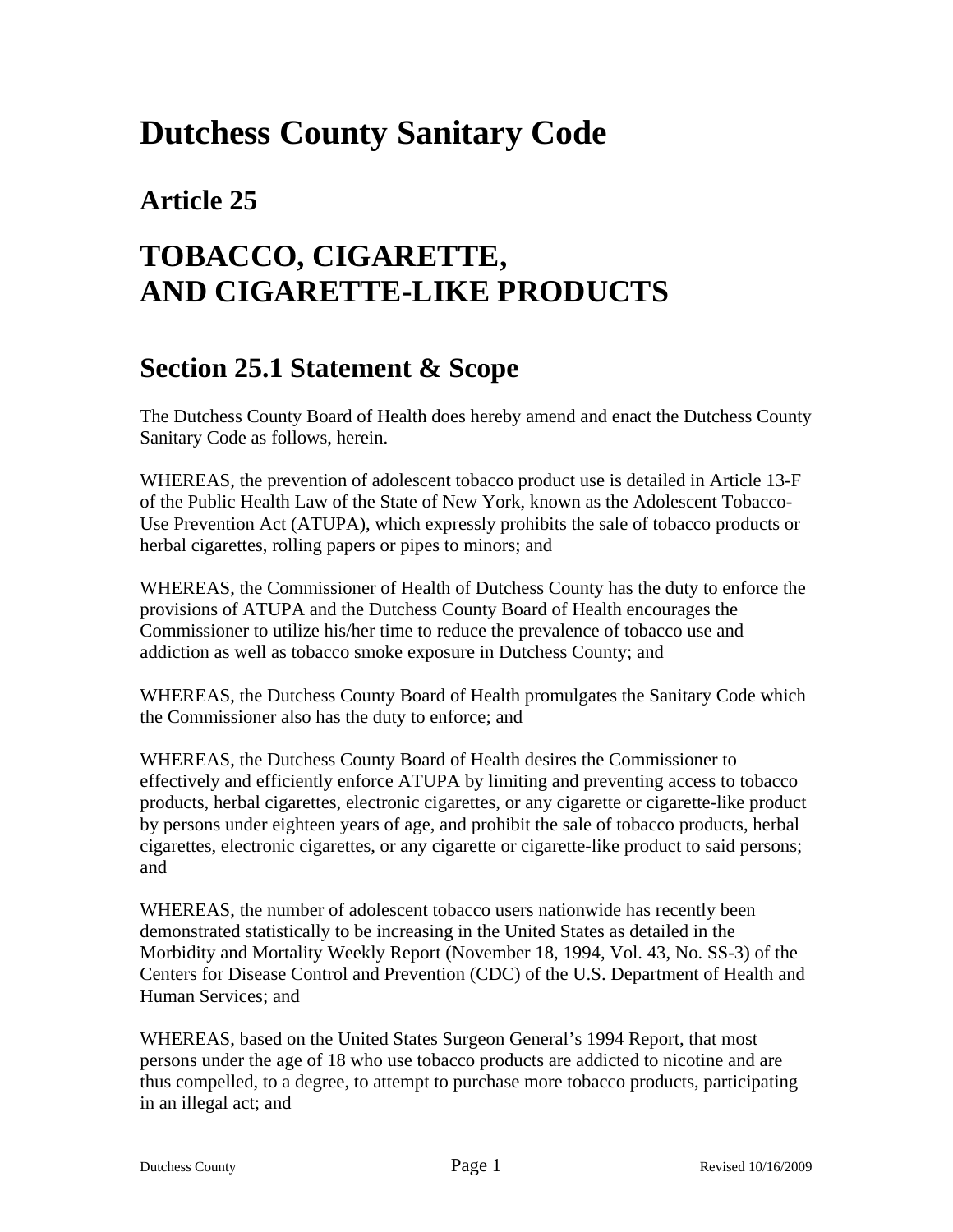WHEREAS, the U.S. Food and Drug Administration reports that electronic cigarettes, which may contain nicotine, could increase nicotine addiction and tobacco use in young people; and

WHEREAS, a local permit requirement is necessary to more systematically monitor compliance with ATUPA to ensure that dealers of tobacco products, herbal cigarettes, electronic cigarettes, or any cigarette or cigarette-like products are thoroughly educated about their responsibilities under ATUPA and to ensure that an educational sign regarding the health risks of using tobacco products, produced by the Dutchess County Department of Health, is properly placed; and

WHEREAS, in-store monitoring measures are necessary to maximize store owner accountability and to minimize distribution of tobacco products, herbal cigarettes, electronic cigarettes, or any cigarette or cigarette-like products to minors with or without charge; and

WHEREAS, the Dutchess County Board of Health finds and believes, after careful study and deliberation, that Dutchess County has a substantial and important interest in reducing the incidence of illegal acts relating to the sale of tobacco products, herbal cigarettes, electronic cigarettes, or any cigarette or cigarette-like products to persons under the age of 18; and

WHEREAS, the New York State Legislature has found that "there is a substantial body of scientific research showing that breathing secondhand smoke is a significant health hazard for non-smokers," and the Dutchess County Board of Health seeks to protect the health of all of the residents of Dutchess County, including those under 18 years of age; and

WHEREAS, a recent survey done by the Dutchess County Department of Health revealed that over 55% of local high school students have used tobacco products, of which 57% first tried tobacco products before the age of 14 and over 92% first tried tobacco products before the age of 16.

#### **Section 25.2 Definitions**

- A) The term "Permit Issuing Official" shall mean the Dutchess County Commissioner of Health or the appointed designee.
- B) Other definitions found in the New York State Tax Law Section 470 and New York State Public Health Law, Article 13-E and Article 13-F Section 1399-aa are hereby incorporated as definitions applicable to this Article of the Dutchess County Sanitary Code.
- C) The term "Dealer of tobacco products, herbal cigarettes, electronic cigarettes, or any cigarette or cigarette-like products" means the owner or operator of any establishment or facility where the sale and/or distribution of tobacco products or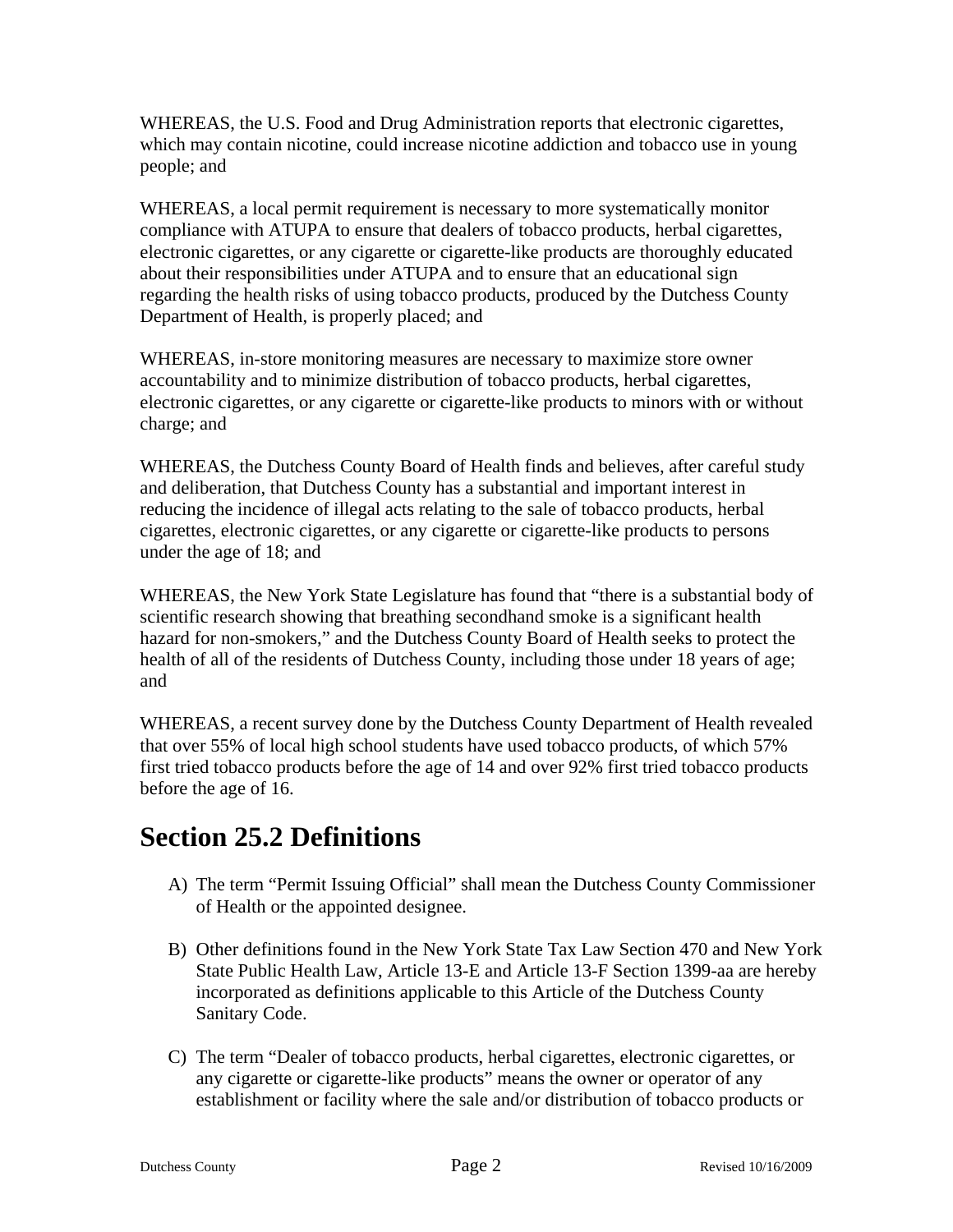herbal cigarettes, electronic cigarettes, or any cigarette or cigarette-like products occurs, including vending machines.

- D) ATUPA shall mean the New York State Adolescent Tobacco-Use Prevention Act.
- E) "Possess" means to have physical possession or otherwise to exercise dominion or control over tangible property.
- F) The term "cigarette" means any product that contains nicotine, is intended to be burned or heated under ordinary conditions of use, and consists of or contains: (a) any roll of tobacco wrapped in any substance not containing tobacco, or (b) tobacco, in any form, that is functional in the product, which, because of its appearance, the type of tobacco used in the filler, or its packaging and labeling, is likely to be offered to, or purchased by, consumers as a cigarette; or (c) any roll of tobacco wrapped in any substance containing tobacco which, because of its appearance, the type of tobacco used in the filler, or its packaging and labeling, is likely to be offered to, or purchased by, consumers as a cigarette described in paragraph (a) of this definition. The term "cigarette" includes "roll-your-own" (i.e., any tobacco which, because of its appearance, type, packaging or labeling is suitable for use and likely to be offered to, or purchased by, consumers as tobacco for making cigarettes). For purposes of this definition of "cigarette," 0.09 ounces of "roll-your-own" tobacco shall constitute one individual "cigarette."
- G) The term "cigarette-like product" means any modified or nonconventional product that resembles a cigarette but may not contain tobacco and/or may contain lower levels of nicotine or tar. "Cigarette-like product" shall not include a smoking cessation medication expressly approved by the U.S. Food and Drug Administration which is being used as part of a smoking cessation program.
- H) The term "electronic cigarette", also known as "e-cigarette", means any batterypowered device, which generally contains cartridges that may or may not be filled with nicotine in addition to flavoring and other chemicals, that provides inhaled doses of nicotine or other potentially harmful chemicals by delivering vaporized liquid solution to the user.
- I) The term "herbal cigarette" means any product made primarily of an herb or combination of herbs, and intended to be smoked in any of the methods that tobacco is smoked, including but not limited to, as a cigarette, cigar or pipe filler.
- J) The term "herb" means any smokable plant product.
- K) The term "tobacco products" means one or more cigarettes or cigars, chewing tobacco, powdered tobacco or any other tobacco products.
- L) "School grounds" means (a) in or on or within any building, structure, athletic playing field, playground or land contained within the real property boundary line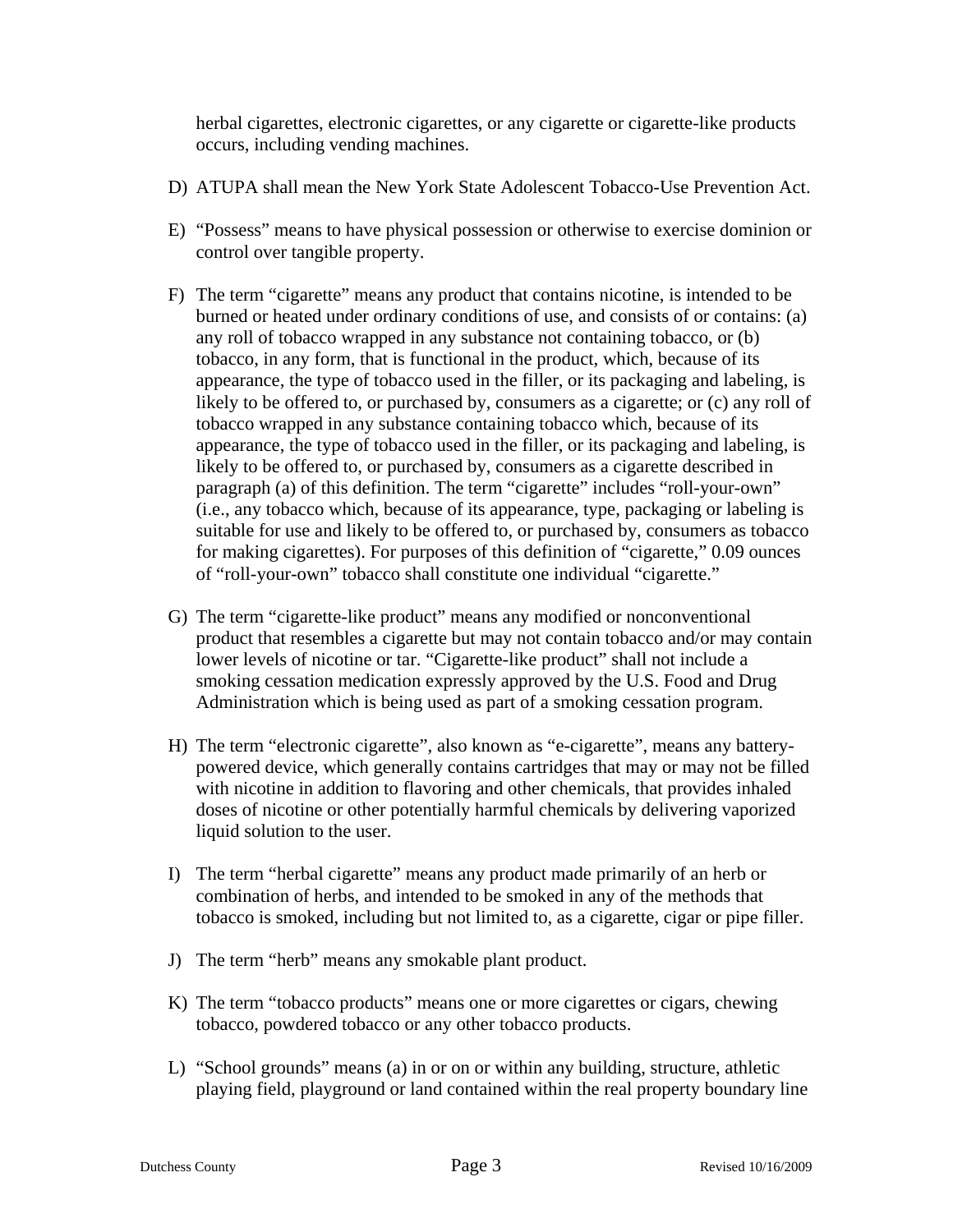of a public or private elementary, parochial, intermediate, junior high, vocational, or high school, or (b) any area accessible to the public located within one thousand feet of the real property boundary line comprising any such school or any parked automobile or other parked vehicle located within one thousand feet of the real property boundary line comprising any such school. For the purposes of this section an "area accessible to the public" shall mean sidewalks, streets, parking lots, parks, playgrounds, stores and restaurants.

M) The term "private club" means an organization with no more than an insignificant portion of its membership comprised of people under the age of eighteen years that regularly receives dues and/or payments from its members for the use of space, facilities and services.

### **Section 25.3 Permit Required**

A) Every dealer of tobacco products, herbal cigarettes, electronic cigarettes, or any cigarette or cigarette-like product in Dutchess County shall possess a valid Permit issued by the permit-issuing official for each location and/or event at which tobacco product, herbal cigarette, electronic cigarette, or any cigarette or cigarette-like product sales or distribution occurs. Private clubs are exempted from this Section and all other provisions of this Article.

B) Not less than 21 days before starting operation as a dealer of tobacco products, herbal cigarettes, electronic cigarettes, or any cigarette or cigarette-like products, an application for a permit is to be submitted to the permit-issuing official. This application is to be completed in full on forms acceptable to the permit-issuing official. The application shall be accompanied by the prevailing fee.

C) Each Permit issued will expire two (2) years from the date of issuance, except as otherwise stipulated on the Permit. The Permit shall be phased in over a 12 month period with a staggered system in order to facilitate efficient renewals.

D) An application, completed in full, for renewal of a permit shall be made at least thirty (30) days prior to expiration of the current permit on forms acceptable to the permit-issuing official. An application for a renewal permit shall be accompanied by payment of the prevailing fee.

E) The Department may withhold, suspend, or revoke a Permit if it finds that:

- 1) the information submitted in the application is incorrect or incomplete; or
- 2) the fee for application and/or the Permit has not been paid as required; or
- 3) the applying Dealer of tobacco products, herbal cigarettes, electronic cigarettes, or any cigarette or cigarette-like product is not in compliance with all provisions of the New York State Tax Law Article 20 and the New York State Public Health Law Article 13-F; or
- 4) the applying Dealer of tobacco products, herbal cigarettes, electronic cigarettes, or any cigarette or cigarette-like product has not signed and returned the "Statement of Understanding and Responsibility of the New York State ATUPA Law" with the permit application.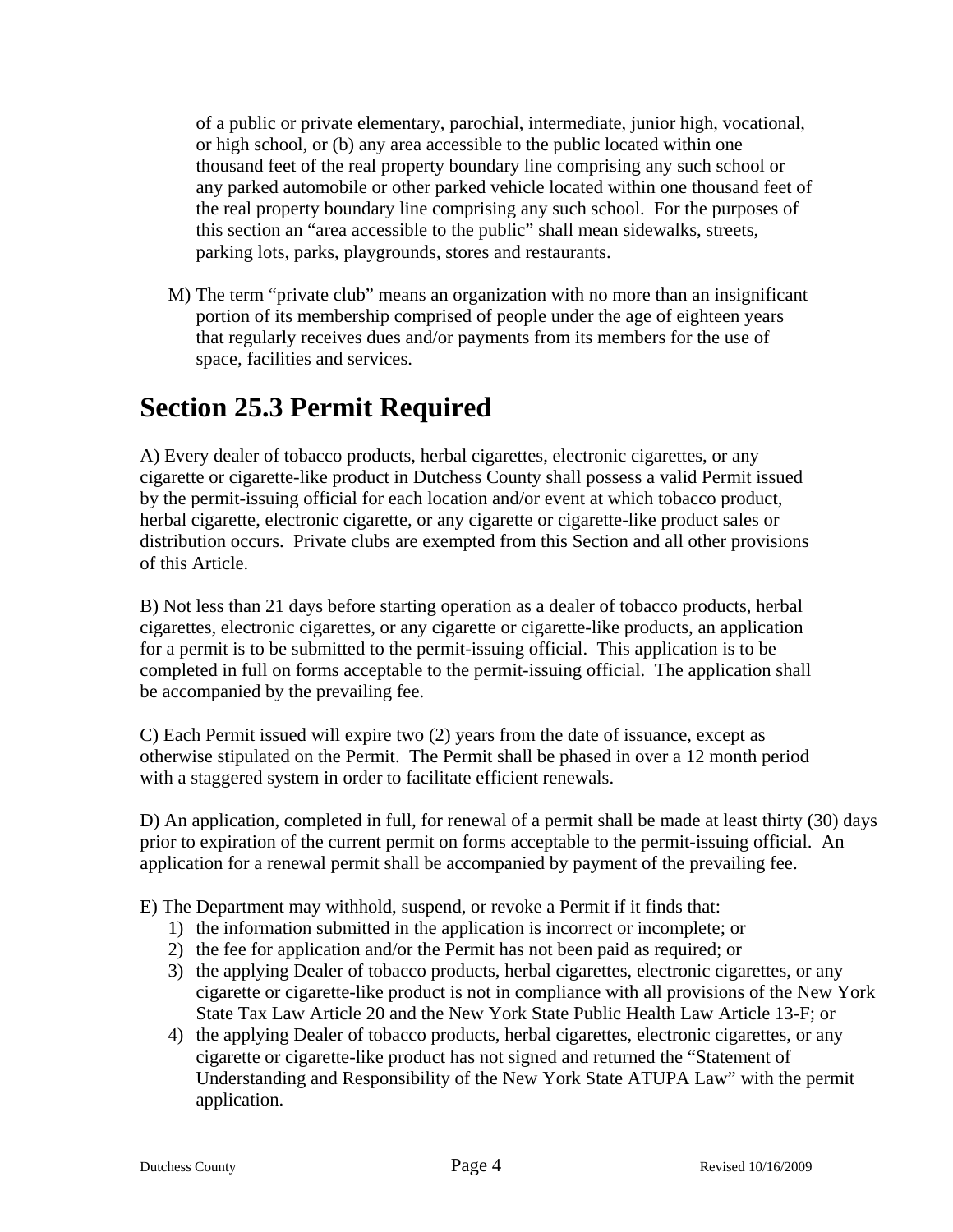### **Section 25.4 Standards and Requirements**

- A) Any Dealer of tobacco products, herbal cigarettes, electronic cigarettes, or any cigarette or cigarette-like product shall comply with all provisions of the New York State Tax Law Article 20 and New York State Public Health Law Article 13-F.
- B) A valid Permit must be posted in a manner conspicuous to the public by the Dealer of tobacco products, herbal cigarettes, electronic cigarettes, or any cigarette or cigarette-like product at each location where tobacco product, herbal cigarette, electronic cigarette, or any cigarette or cigarette-like product sales or distribution occurs.
- C) In addition to the requirements of the ATUPA regulations, every dealer of tobacco products, herbal cigarettes, electronic cigarettes, or any cigarette or cigarette-like product in Dutchess County shall conspicuously place a sign produced and supplied by the Dutchess County Department of Health stating "Tobacco Use Harms You and Loved Ones *Now*. It may *Kill* You Later", or other sign approved by the Commissioner of Health.

### **Section 25.5 Violations, Enforcement, and Penalties**

- A) Selling, or the offering for sale, tobacco products, herbal cigarettes, electronic cigarettes, or any cigarette or cigarette-like product without a valid and appropriately displayed permit constitutes a violation of this Article.
- B) Any Dealer of tobacco products, herbal cigarettes, electronic cigarettes, or any cigarette or cigarette-like products who is found not to be in compliance with all of the provisions of this Article and the New York State Public Health Law, in addition to any penalties under New York State Law, will also have their Dutchess County Permit suspended for a period of 48 hours after an administrative hearing has determined non-compliance. Tobacco products, herbal cigarettes, electronic cigarettes, or any cigarette or cigarette-like product may not be sold or offered for sale while a permit is in suspension. Additionally, a sign shall be placed at the entrance of the business by the Department stating, "This business sold a tobacco product, herbal cigarette, electronic cigarette, or other cigarette product to someone under 18 years of age and may not sell these products on \_\_\_\_ and \_\_\_\_." (specified date and time)

## **Section 25.6 School Reporting**

A) Each school district, each school year, shall file with the Dutchess County Department of Health a written policy and procedure which will effect compliance with Article 13E, Public Health Law, and this Article. The policy and procedure shall be filed no later than the last day of September and shall include but not be limited to the following: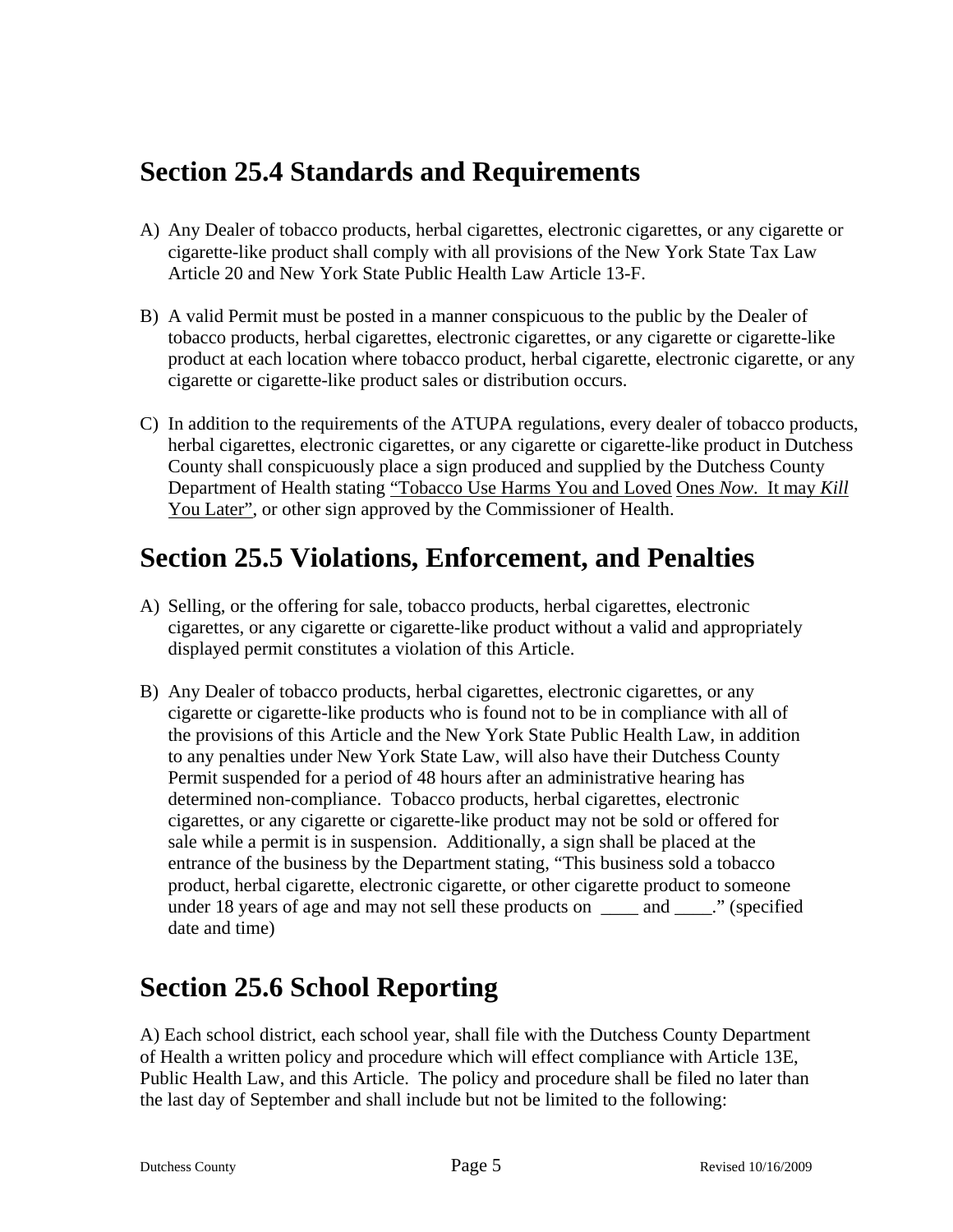- 1. Name, business address and phone number of the school district Superintendent.
- 2. Name, business address and phone number of the school district designated enforcement officer for each school.
- 3. Procedure and method for providing training and educational material each school year to the school employees and students dealing with the requirements of Article 13E, Public Health Law, State of New York, and Article 25, Section 25.1, 25.6, 25.7, Dutchess County Sanitary Code.
- 4. School district administrative process for enforcement of Article 13E and Article 25 to include but not be limited to the following:

a. Written documentation for each incident (violation) on a form provided by and/or approved by the Dutchess County Commissioner of Health or the appointed designee. Said form is to be kept on file by the school until the offender is no longer enrolled in the school district.

b. Procedures for and method of discipline and notification to the parent and/or legal guardian.

c. Procedure for referral to the Dutchess County Department of Health for enforcement after the third incident (violation) has occurred during the school year.

B) Every middle and high school shall file with the Dutchess County Department of Health a report, two times each school year, on the violations of Article 13E, Section 1399-o, Public Health Law, and this Article, which occurred on school grounds. The report periods shall be September 1 to January 31, and February 1 to August 31, and shall include but not be limited to the following:

- 1. Number of persons who committed a violation.
- 2. Number of separate violations for each person reported in Item 1.
- 3. Sex and age of each violator.
- 4. Location of each violation.
- 5. Type of violation (smoking or possession)
- 6. Type of tobacco product

#### **Section 25.7 Possession and Use**